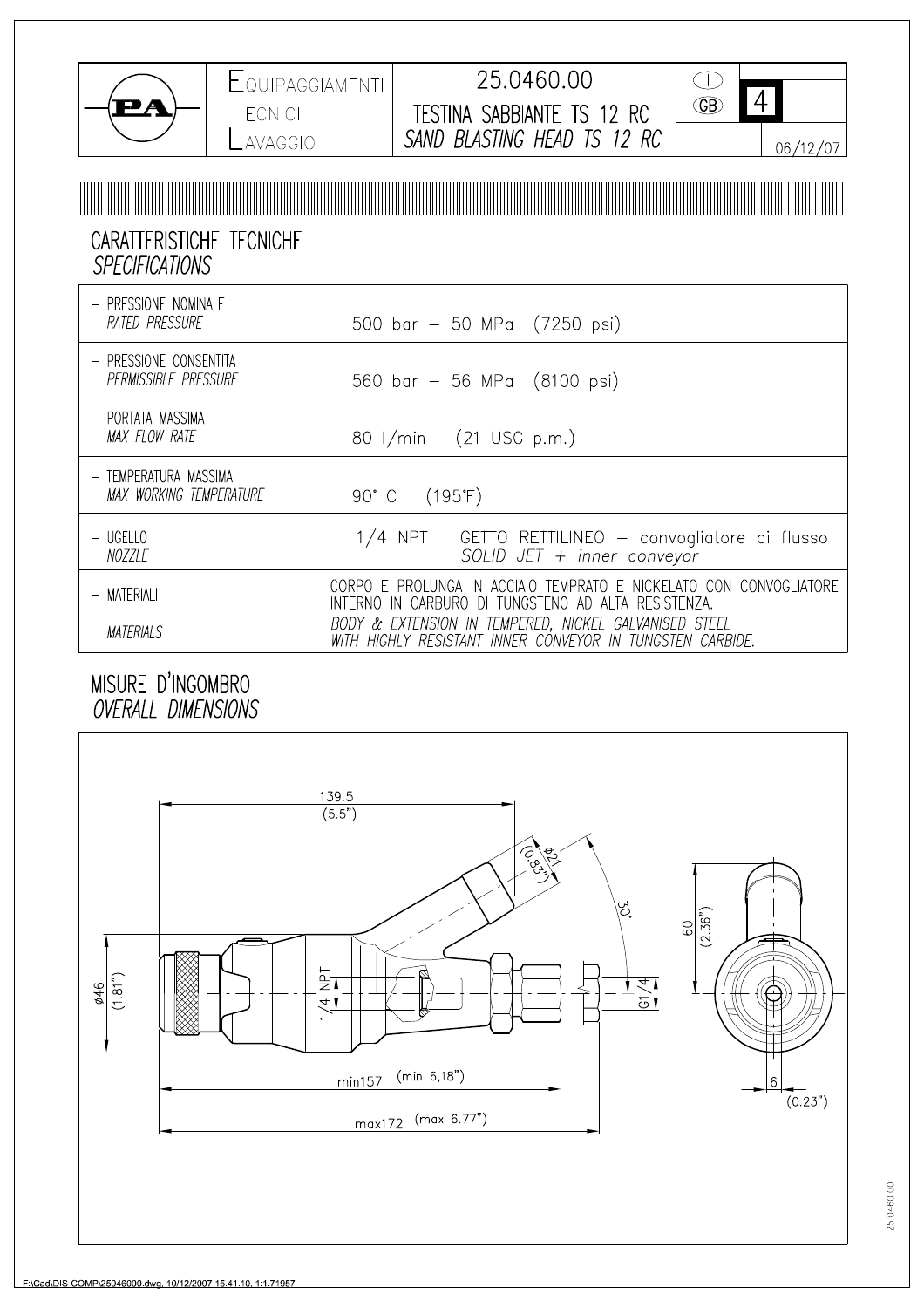

| Pos. | Codice                                 | Descrizione                                        | Q.tà $K1K2K3K4$ |  |    | Pos. | Codice | <b>Descrizione</b>                           | O.tà K1K2K3K4 |  |  |
|------|----------------------------------------|----------------------------------------------------|-----------------|--|----|------|--------|----------------------------------------------|---------------|--|--|
|      | 25.0462.24 Ugello convogliatore        |                                                    |                 |  |    |      |        | 5 25.0506.51 Convogliatore ugello **         |               |  |  |
|      | 2 10.3200.10 An.OR 2,62x23,47 mm Vi 70 |                                                    |                 |  | 10 |      |        | 6 10.3002.01 An.OR 1x5 mm Ni 85 **           |               |  |  |
|      | 3 25.0451.62 Corpo TS12                |                                                    |                 |  |    |      |        | 11.4850.00 Dado es. M18                      |               |  |  |
|      |                                        | 4 16.1401.40 Uq. 500bar 1/4M Npt+ventol. 00.04 **  |                 |  |    |      |        | 8 25.0504.51 Regolatore G1/4F-1/4 F Npt inox |               |  |  |
|      |                                        | 4 16.1401.50 Uq. 500bar 1/4M Npt+ventol. 00.05 **  |                 |  |    |      |        | 16.2221.00 Grano DIN914 M8x8 mm inox         |               |  |  |
|      |                                        | 4 16.1401.55 Ug. 500bar 1/4M Npt+ventol. 00.055 ** |                 |  |    |      |        |                                              |               |  |  |

| Pos. | Codice | <b>Descrizione</b>                         | O.tà K1K2K3K41 |  |   |
|------|--------|--------------------------------------------|----------------|--|---|
|      |        | 5 25.0506.51 Convogliatore ugello **       |                |  |   |
|      |        | 10.3002.01 An.OR 1x5 mm Ni 85 **           |                |  |   |
|      |        | 11.4850.00 Dado es. M18                    |                |  | 5 |
| 8    |        | 25.0504.51 Regolatore G1/4F-1/4 F Npt inox |                |  |   |
|      |        | 16.2221.00 Grano DIN914 M8x8 mm inox       |                |  |   |

**\*\* Su richiesta**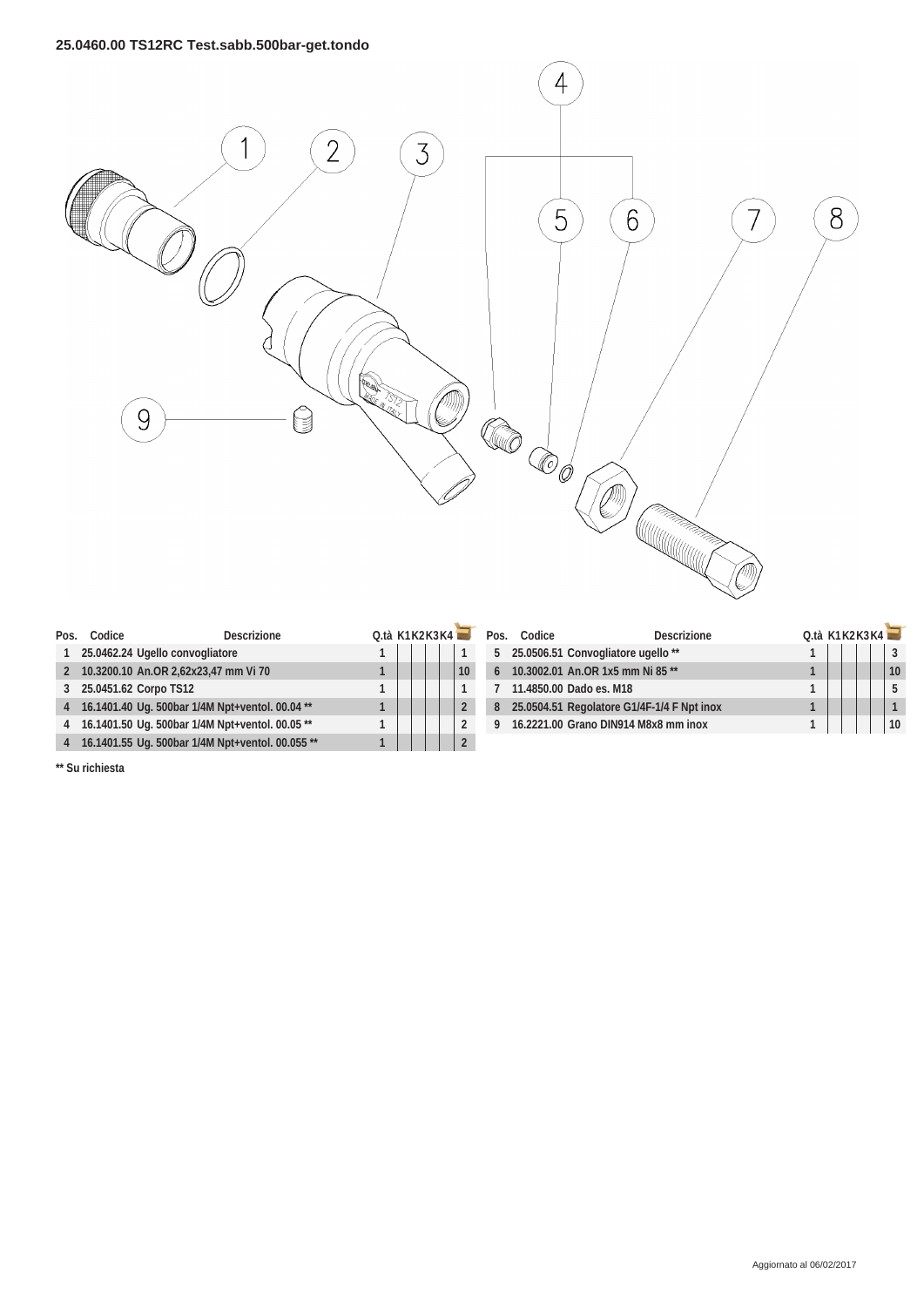

| Pos. | P/N                        | Description                                         | Q.ty $K1K2K3K4$ |  |    | Pos. | P/N | Description                                     | Q.ty K1K2K3K4 |  |  |
|------|----------------------------|-----------------------------------------------------|-----------------|--|----|------|-----|-------------------------------------------------|---------------|--|--|
|      | 25.0462.24 Conveyor nozzle |                                                     |                 |  |    |      |     | 5 25.0506.51 Sst quid.vane **                   |               |  |  |
|      |                            | 2 10.3200.10 O-ring, 2,62x23,47 mm Vi 70            |                 |  | 10 |      |     | 6 10.3002.01 O-ring, 1x5 mm Ni 85 **            |               |  |  |
|      | 3 25.0451.62 Housing -TS12 |                                                     |                 |  |    |      |     | 7 11.4850.00 Hex. nut, M18                      |               |  |  |
|      |                            | 4 16.1401.40 Nzl 500bar 1/4M Npt+quid.vane00.04 **  |                 |  |    |      |     | 8 25.0504.51 Regulator, 1/4F Bsp-1/4 F Npt Sst. |               |  |  |
|      |                            | 4 16.1401.50 Nzl 500bar 1/4M Npt+quid.vane00.05 **  |                 |  |    |      |     | 9 16.2221.00 Set screw, DIN914 M8x8 mm Sst.     |               |  |  |
|      |                            | 4 16.1401.55 Nzl 500bar 1/4M Npt+guid.vane00.055 ** |                 |  |    |      |     |                                                 |               |  |  |

| Pos. | P/N | Description                                   | Q.ty K1K2K3K4 |  |    |
|------|-----|-----------------------------------------------|---------------|--|----|
| 5    |     | 25.0506.51 Sst guid.vane **                   |               |  |    |
| 6    |     | 10.3002.01 O-ring, 1x5 mm Ni 85 **            |               |  | 10 |
|      |     | 11.4850.00 Hex. nut, M18                      |               |  | 5  |
|      |     | 25.0504.51 Regulator, 1/4F Bsp-1/4 F Npt Sst. |               |  |    |
|      |     | 16.2221.00 Set screw, DIN914 M8x8 mm Sst.     |               |  |    |

**\*\* On request**